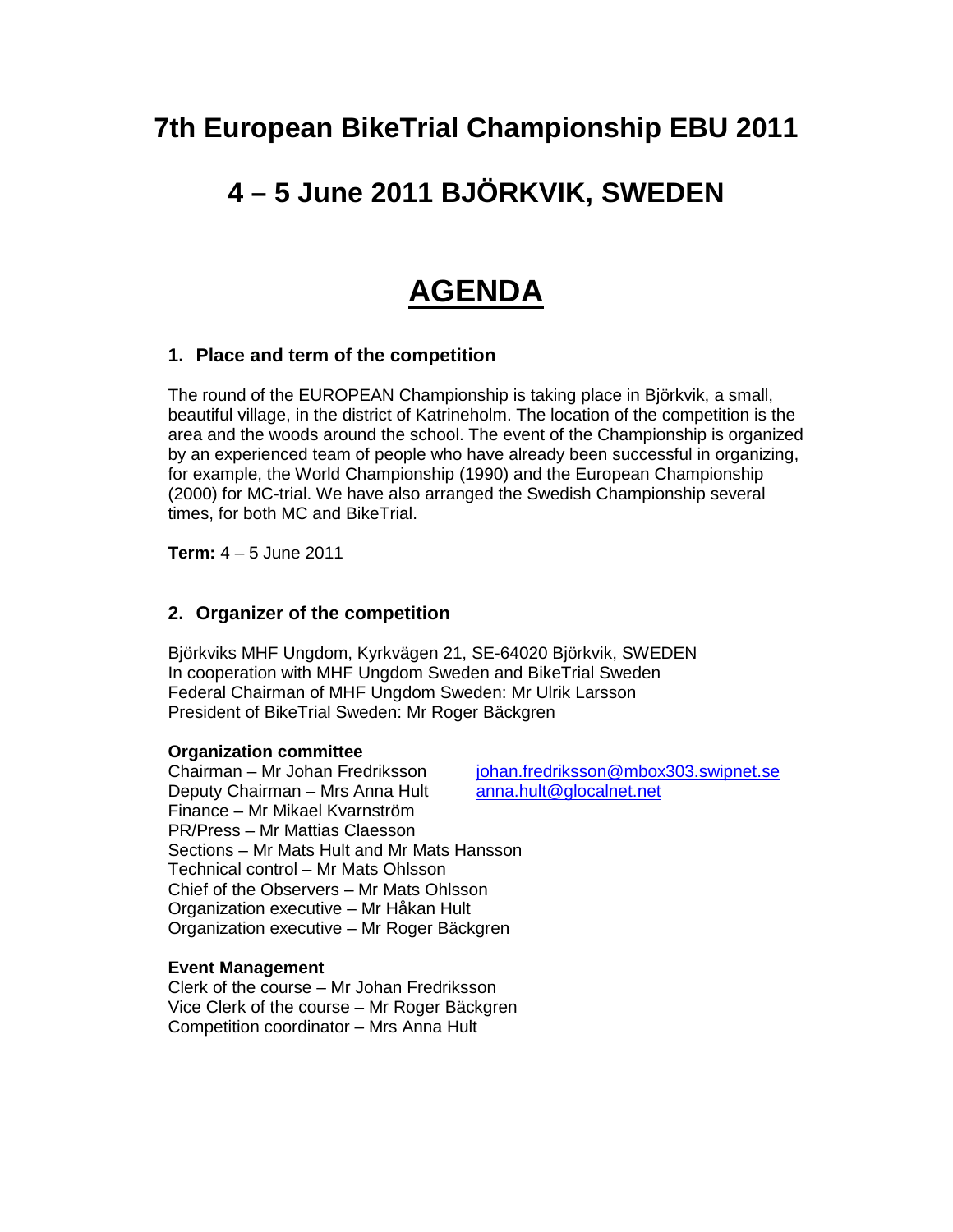# **3. Applications**

National delegates must send the list of national riders until  $29<sup>th</sup>$  April 2011. The applications sent after  $29<sup>th</sup>$  April 2011 will be penalized with an extra fee. The organizer will not accept applications sent after 15<sup>th</sup> of May 2011. Filled application forms will be sent to:

anna.hult@glocalnet.net

Björkviks MHF Ungdom Att: Mrs Anna Hult Tegelvägen 6d SE-61150 Nyköping **SWEDEN** 

## **4. Fees**

Starting fee: 30 euro per rider Fee will be paid by the licenses control at the registration. Penalty fee for late application (sent from 30<sup>th</sup> April 2011 to 15<sup>th</sup> May 2011) is 20 euro.

## **5. Competition rules**

According to the B.I.U rules valid for 2011 with adjustment according to EBC and instruction of the E.B.U.

# **6. Category**

| Group   | Category      | <b>Competent/Condition</b> |
|---------|---------------|----------------------------|
|         | Elite         | Riders nominated by        |
| Group A |               | B.I.U. for 2011*           |
|         | Senior        | Born in 1992 and older     |
|         | Junior        | Born in 1993, 1994, 1995   |
| Group B | Minime        | Born in 1996, 1997, 1998   |
|         | Benjamin      | Born in 1999, 2000, 2001   |
|         | Poussin       | Born in 2002, 2003, 2004   |
| Group C | Femina        | Born in 2004 and older     |
| Group D | <b>Nation</b> |                            |

\*In Category Elite can participate a rider of national category Elite who is officially nominated by national B.I.U or E.B.U. delegate.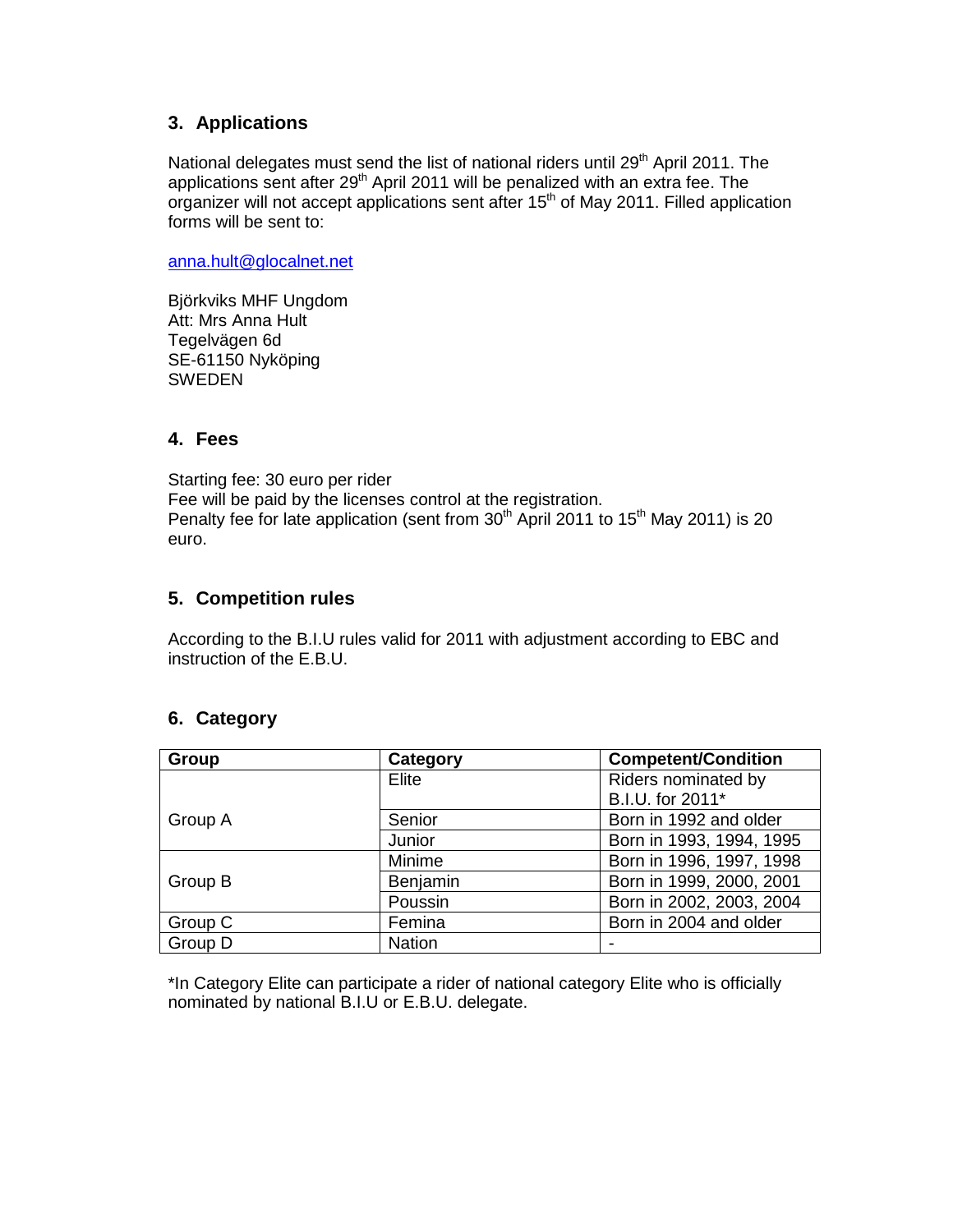## **7. Section**

| Group   | Category | <b>Mark of the control</b><br>section |
|---------|----------|---------------------------------------|
| Group A | Elite    | Yellow                                |
|         | Senior   | Red                                   |
|         | Junior   | Red                                   |
| Group B | Minime   | <b>Blue</b>                           |
|         | Benjamin | Green                                 |
|         | Poussin  | White                                 |
| Group C | Femina   | Orange                                |

## **8. Time of the competition**

To be completed later according to the rules for 2011.

## **9. Insurance**

Competition is insured by insurance company Salus Ansvar. Insurance agreement is about insurance liability for damage on third party among MHF Ungdom Sweden and Insurance Company Salus Ansvar.

#### **Urgent: Riders start at his own risk, which means that he/she must have a personal insurance of medical expenses, additional accident benefits.**

There will be one ambulance and one fully equipped rescue car with medical personnel at the starting place.

# **10. Trophies, prices**

The first three riders in each category will get: the diploma, the medal, the material awards.

The first three riders from Elite category will reach prize money 500, 300, 200 euro.

## **11. Observers**

The organizer will provide 3 observers per section, both days. If any country would like to send an International Observer, they are, of course, welcome to do that.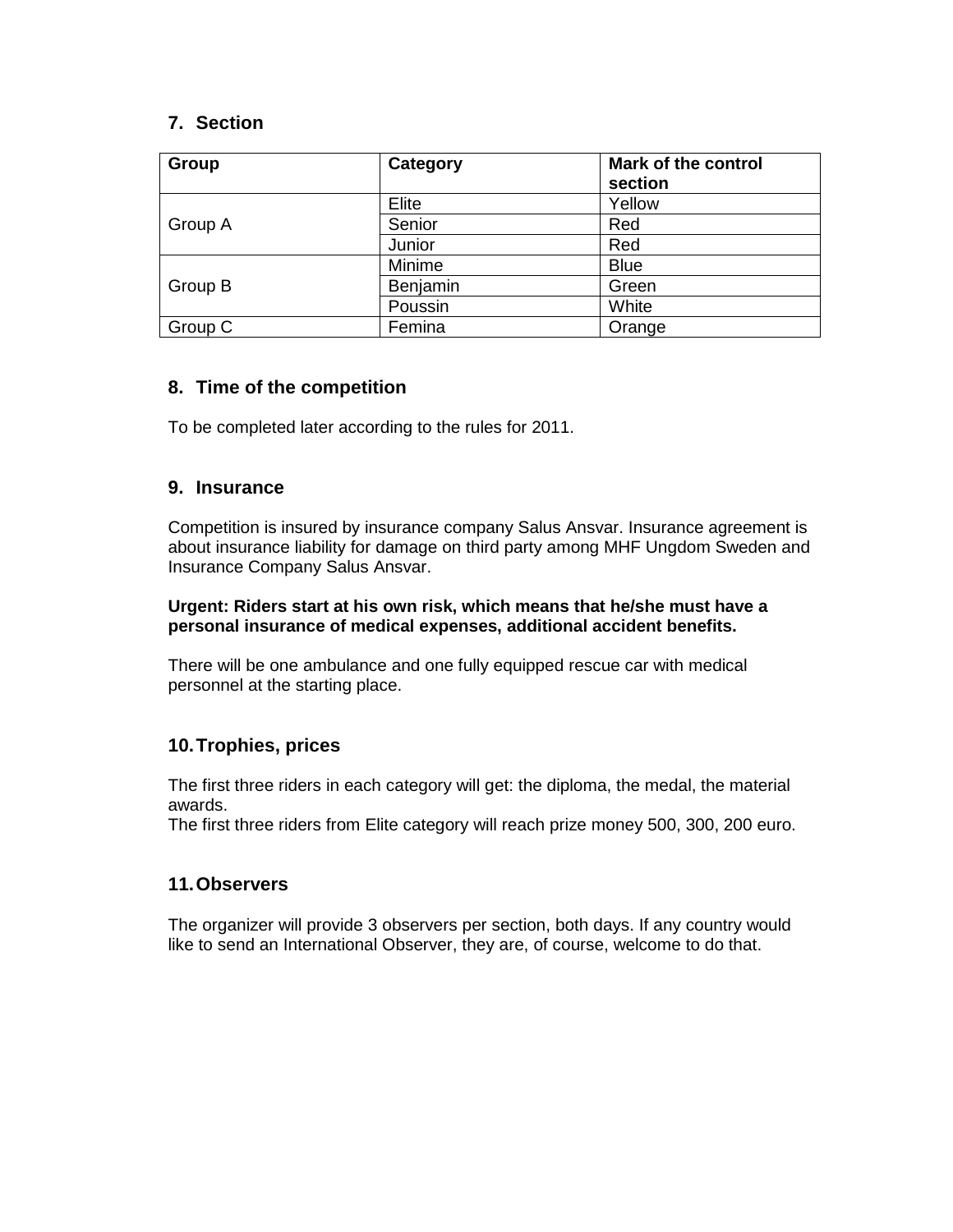# **12. Leading information and accommodation**

The official "Bike Trial home" is located in the centre of the village of Björkvik.

Address: Åsättersvägen 6, Björkvik

Coordinates:WGS 84 (lat, lon):N 58° 50.239', E 16° 31.294'

WGS 84 decimal (lat, lon):58.83731, 16.52157



In the "Bike Trial home" there will be:

- Information board and centre
- Site of technical and license verification
- Site for opening and closing ceremony
- Start, finish

# **BikeTrial Sweden – important pages!**

Information about the event is going to be published in the organizers home site: **www.bjorkvikmc.com**

Other important pages: www.biketrialsweden.se www.rishede.com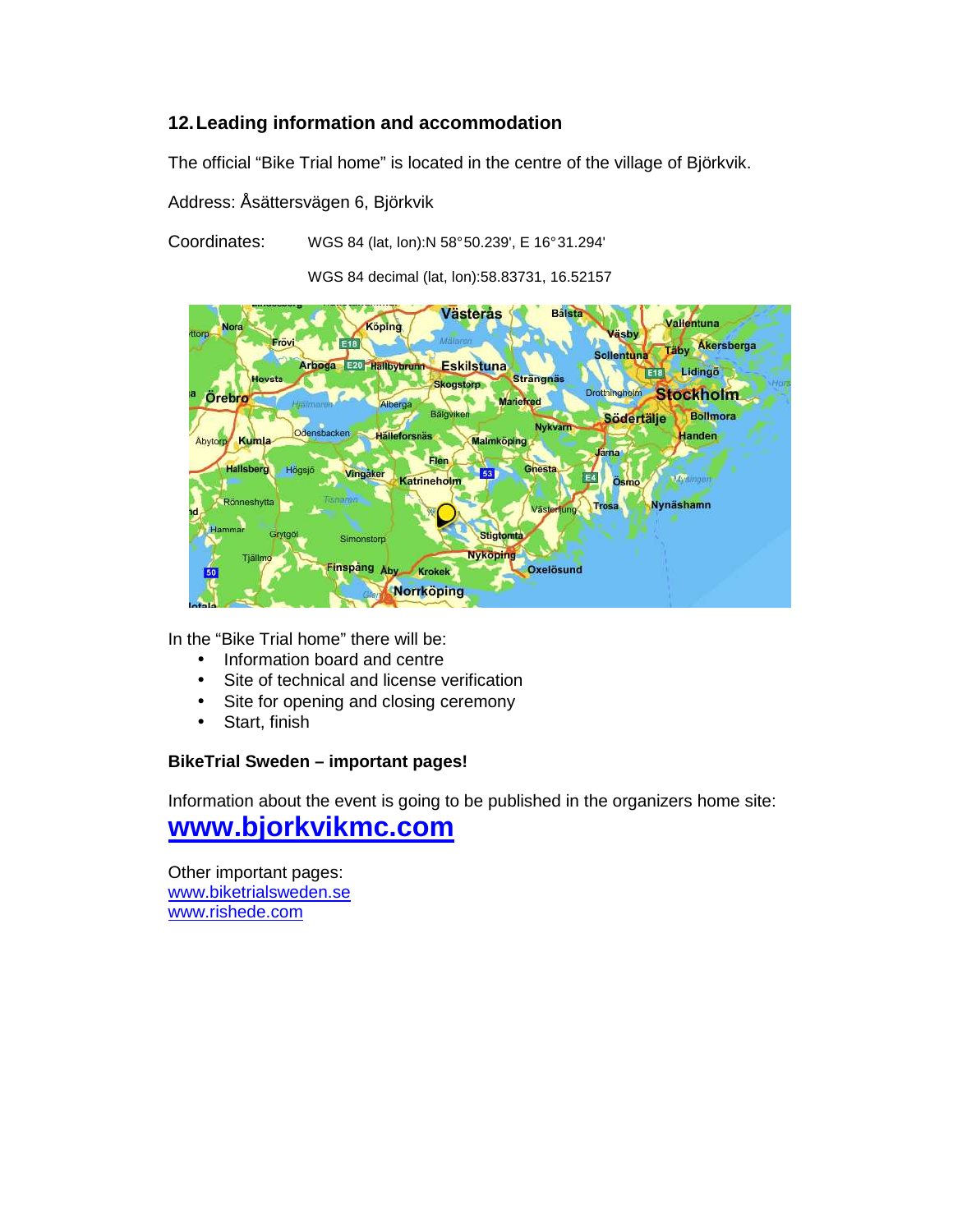## **Accomodation**

- There will be a free camping for caravans and tents next to the starting place
- Touriste information centre Katrineholm (30 km from Björkvik) Tel : +46 150 44 41 40 E-mail : turism@katrineholm.se www.katrineholm.se
- Bjärsäterstorps B&B www.bjarsaterstorp.se
- Djupviks Kursgård (B&B) www.djupvikskursgard.se
- Vandrarhem Stavsjö (B&B) www.vandrarhem.stavsjo.se
- Ibis Hotel, Nyköping www.ibishotel.se/nykoping
- Hotell Statt, Katrineholm www.hotelstatt.se
- 

- 
- 
- 
- 
- 
- 

• Vildmarkshotellet, Kolmården www.kolmarden.com/vildmarkshotellet

## **Travel to Björkvik**

#### **The nearest airports**

| Stockholm Skavsta airport (Nyköping) | 30km  | www.skavsta.se             |
|--------------------------------------|-------|----------------------------|
| Norrköping                           | 45km  | www.norrkopingflygplats.se |
| Stockholm Arlanda                    | 190km | www.arlanda.se             |
| Västerås                             | 130km | www.stockholmvasteras.se   |

## **The nearest railway stations**

The nearest railway station is in Katrineholm, 30km with good connections to Stockholm Arlanda (by train). It is possible to go by bus from Katrineholm to Björkvik. Bus number: 790 www.lanstrafiken.se

#### **Tourism**

Katrineholm – the nearest city (25 minutes away), in the heart of Södermanland, sponsor of the event as well. www.katrineholm.se

Kolmårdens djurpark – The largest wildlife park in Norden is approx 20 km from the area of the competition. www.kolmarden.com

Nyköping – Stockholm Skavsta Airport is located to Nyköping (30 km) and you can fly here from all over Europe. www.nykoping.se

Stockholm – The capital of Sweden. 1½ hours away along the motorway! www.stockholm.se

#### **General information**

- MHF Ungdom, that is the national organizer of BikeTrial in Sweden, is a Road Safety Organization and they are working to increase road safety and sobriety. Their motto is "Against Drunk Driving". We want the participants in the event to take that in consideration.
- The nearest petrol station (automat station) is 200m from the "Bike Trial home".
- The nearest Supermarket is next to the petrol station.